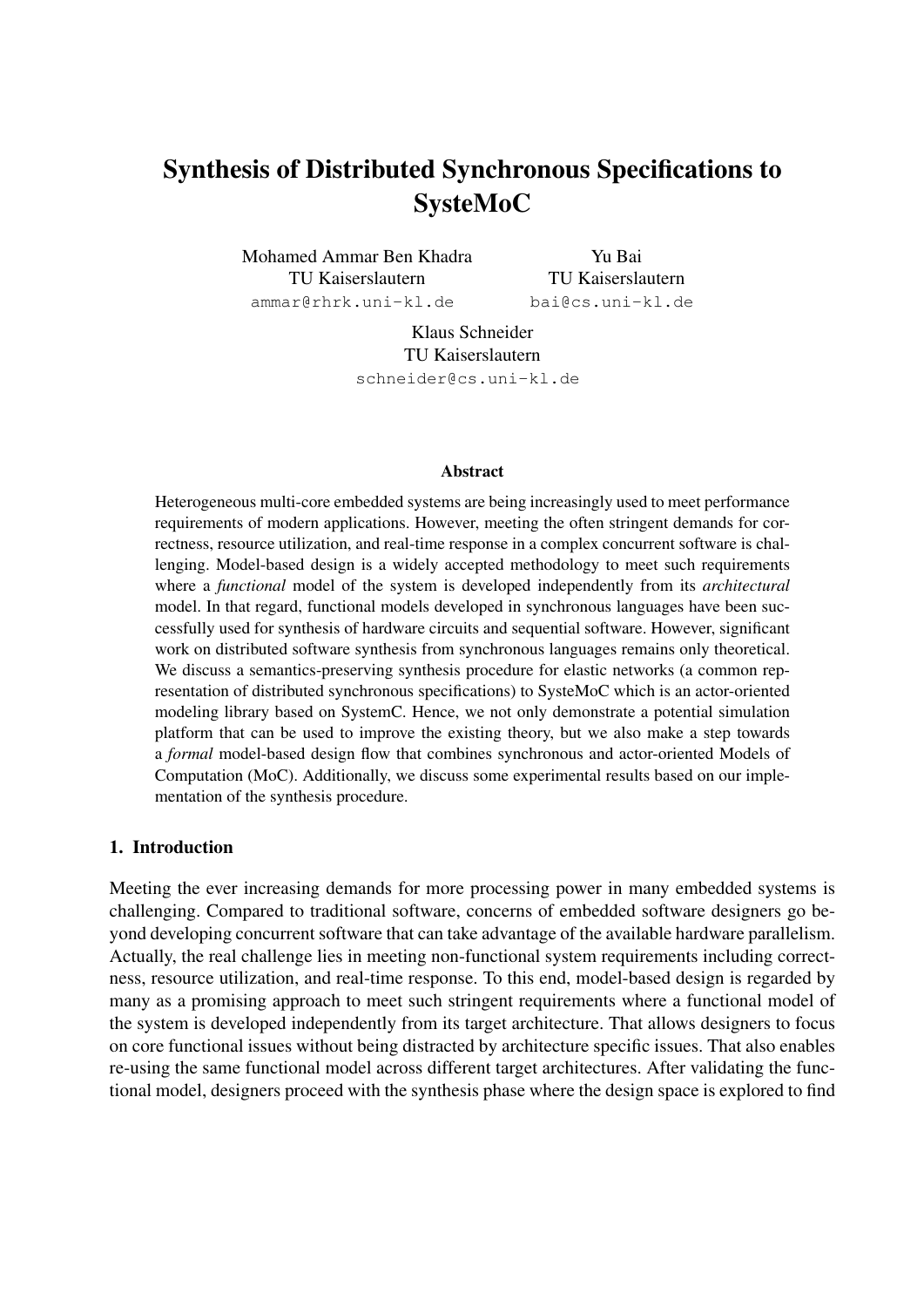a suitable software mapping and scheduling strategy. Additionally, hardware synthesis should be considered too for a comprehensive model-based design approach.

We identify some key properties that need to be satisfied in an ideal functional model. (P1) formal verifiability which is mandatory for safety-critical applications. However, it is also increasingly important for other applications due to software complexity. (P2) composability where the model can be analyzed and composed in a modular manner from existing models. (P3) analyzability for early estimation of non-functional system properties. (P4) expressiveness in a wide range of application domains including data-dominated as well as control-dominated applications. Additionally, hybrid system modeling is increasingly important with prevalence of cyber-physical systems. Finally, (P5) synthesizability such that the generated software is efficient, semantics-preserving, and satisfies the non-functional requirements of the system. Unfortunately, improving P5 mandates improving P3. In turn, that typically comes at the cost of reducing support for one or more of the other properties. For example, adhering to a restricted MoC such as static dataflow networks [\[LM87\]](#page-10-0) improves P3 at the cost of reducing model expressiveness in P4. Those limitations have been acknowledged in projects like Ptolemy II [\[EJL](#page-10-1)+03] which focused on formal composition of multiple MoCs to achieve higher expressiveness.

Synchronous languages  $[BCE^+03]$  $[BCE^+03]$  have emerged since early eighties to address the specification issues of reactive systems. They are based on a simple MoC hypothesis of *perfect synchrony* where the execution of the system is divided into discrete reaction steps called *macro-steps*. In each macro-step, the system reads all inputs, executes a finite number of *micro-steps*, and finally produces outputs w.r.t. internal system state. All micro-steps are executed in the same variable environment i. e. a variable can take only one value in a macro-step. Micro-steps are assumed to consume no time, and time advances to the next macro-step after all micro-steps are finished. They offer key advantages over traditional programming languages including deterministic concurrency and explicit modeling of time. Time is essential for improved analyzability [\[Lee09\]](#page-10-2) and it can be used for, e. g. , WCET analysis [\[LS03\]](#page-10-3). Moreover, they enable designers to associate different computation costs with different macro-steps through clock-refinement [\[GBS13\]](#page-10-4). Hence, early estimations of resource utilization can be conducted.

Simplicity of the synchronous hypothesis provides easier reasoning about system behavior. Additionally, the sound formal basis and lock-step composition of synchronous modules enable more efficient formal verification since asynchronous concurrent behaviors should not be considered. Hence, synchronous languages already satisfy properties P1 and P2 to a large extent and provide many interesting properties for P3. However, their main application domain was memorybounded control-dominated applications. That is demonstrated with commercial successes for Esterel [\[Ber98\]](#page-9-1) and Lustre [\[HCRP91\]](#page-10-5) in efficient synthesis of real-time uni-processor software as well as hardware. In that respect, work on distributed software synthesis, also known as desynchronization, for multicore processors and distributed environments like automotive software, is still an active area of research.

All events in a synchronous model are synchronized and totally ordered w.r.t a global clock and communication takes zero-time. Obviously, that is an ideal assumption that cannot be efficiently realized in practice. Hence, many desynchronization approaches have been proposed in the literature to relax perfect synchrony while preserving the original semantics (see [\[Gir05\]](#page-10-6) for a good survey). Among the proposed techniques are endo/isochronous distribution [\[BCL00\]](#page-9-2) and efficient communication through polychrony [\[LTL03\]](#page-10-7). In that regard, there is a lack of suitable simulation tools that help in exercising and improving that body of theoretical knowledge.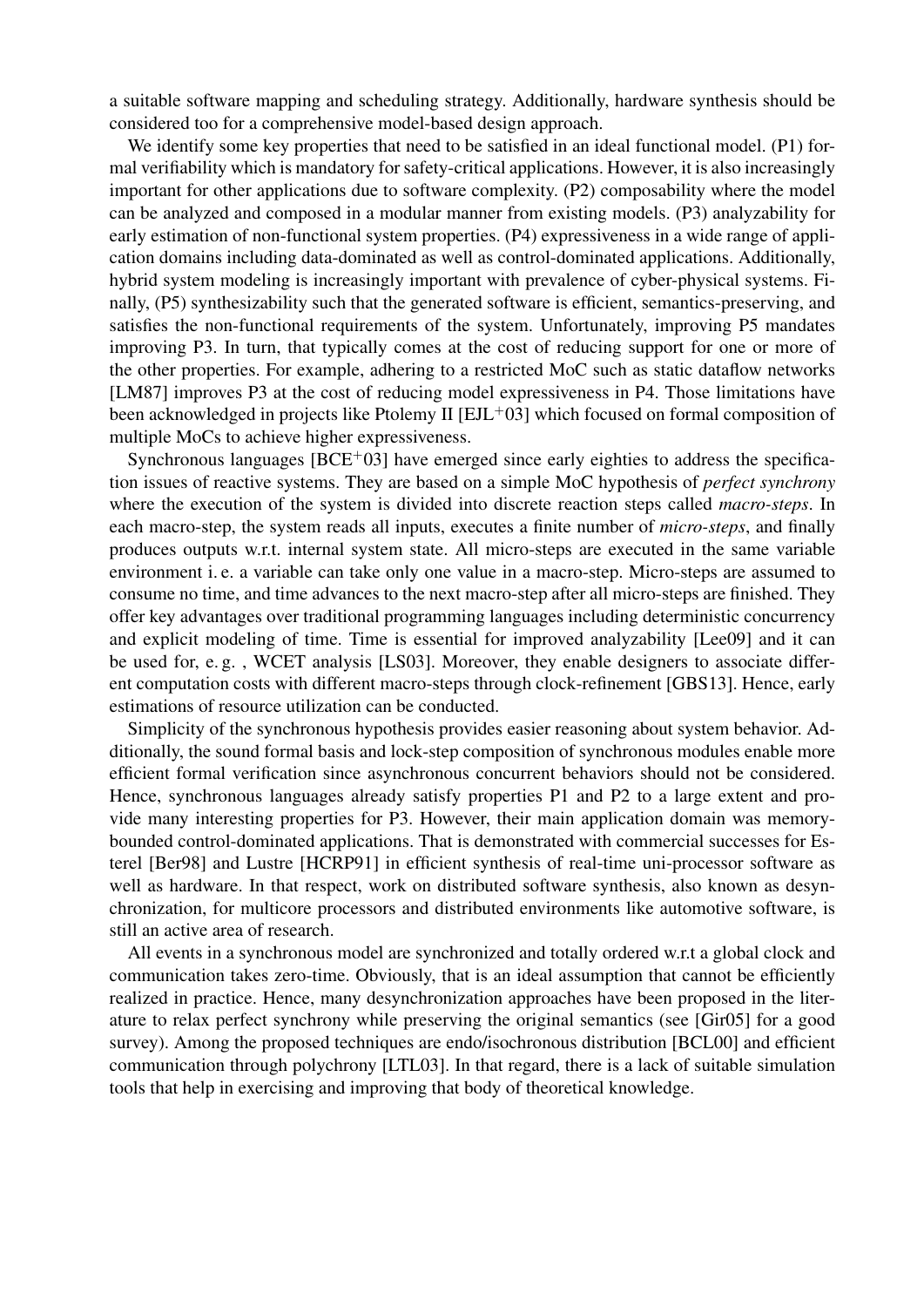<span id="page-2-0"></span>

Figure 1: Our simulation flow where the considered synthesis procedure is highlighted. The communication model of synchronous modules (SM) using synchronous channels (SC) is emphasized.

We discuss in this paper a semantics-preserving synthesis procedure for elastic networks, an abstract distributed synchronous specification that consists of synchronous modules (SM) that communicate over synchronous channels (SC). Elastic networks are the first refinement step of perfect synchrony where computations are still synchronized while communication over SC takes time in the form of an integer number of clock cycles. The term has been adopted from elastic circuits [\[CCKT09\]](#page-10-8) since they both share the same 'view' of the system. Hence, elastic network optimizations can be directly transferred to their hardware counterparts. We avoid the term synchronous data-flow since it is often confused with static dataflow networks [\[LM87\]](#page-10-0). Formally,

**Definition 1.** A synchronous module is a tuple  $(\mathcal{P}, \mathcal{L}, \mathcal{CF}, \mathcal{DF})$  where  $\mathcal P$  is a set of input and *output ports*  $\mathcal{P} = \mathcal{I} \cup \mathcal{O}$ .  $\mathcal{L}$  *is the set of local variables which define the state of the module.*  $\mathcal{C}\mathcal{F}$ *and* DF *define the list of control-flow and data-flow guarded actions respectively.*

Definition 2. *A synchronous channel is a tuple* (sP, dP, D, C, T ) *where* sP *and* dP *are SM that are the source and destination port, respectively.* D *is minimum token delay.* C *is the maximum capacity of the channel.* T *is the supported token type which can be basic, e. g. integer, or aggregate.*

We used guarded actions to characterize SMs. Basically, a guarded actions consists of an action, usually an assignment operation, that is not executed until its associated boolean guard is satisfied. More on guarded actions has been provided in Section [2.](#page-3-0) An SC is a FIFO capable of holding tokens (valid data) and bubbles (empty). At each clock tick, a token can advance iff the item in the next FIFO cell is a bubble. That creates back-pressure on producing SM to stop if a consuming SM has stalled. D determines the minimum number of clock cycles needed by a token through an SC. That number may increase if a receiving SM stalls. Additionally, an SM cannot fire until there are tokens on all of its input ports and bubbles on all of its output ports (patience property). Upon firing, exactly one token is consumed/produced on every input/output port.

The entire simulation flow is depicted in Figure [1](#page-2-0) where we obtain our elastic network representation from a partitioning stage that is beyond our scope. We focus in this work on the synthesis stage of elastic networks only. Our synthesis target is SysteMoC [\[FHT06\]](#page-10-9), a SystemC based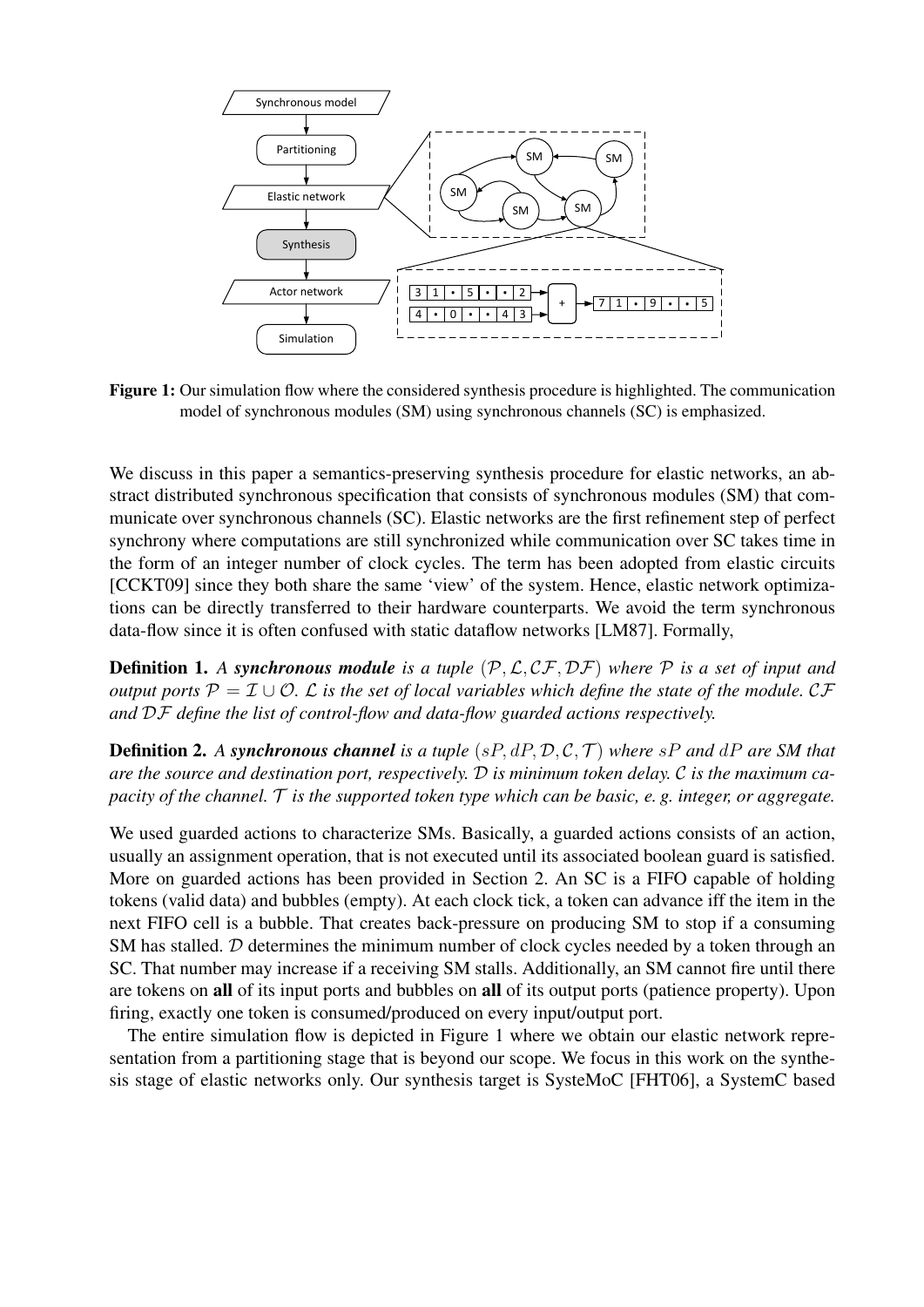<span id="page-3-1"></span>

**Figure 2:** (left) Quartz module MAC, (middle) compiled guarded actions where  $CF(\alpha_i)$  and  $DF(\beta_i)$ , and Figure 4: (a) Quartz module MAC, (b) its guarded actions consisting of CGAs(α*i*) and DGAs (β*i*), and (c) generated EFSM. (right) generated EFSM.

actor-oriented modeling library. SysteMoC provides both time-triggered and asynchronous data-1.1. Synchronous model from *guardanies* or *a* synchronous model from the *guardial* refinement of a synchronous model from perfect synchrony to a completely asynchronous actor network model. Our discussion of the syn- $\frac{1}{\sqrt{1-\frac{1}{\sqrt{1-\frac{1}{\sqrt{1-\frac{1}{\sqrt{1-\frac{1}{\sqrt{1-\frac{1}{\sqrt{1-\frac{1}{\sqrt{1-\frac{1}{\sqrt{1-\frac{1}{\sqrt{1-\frac{1}{\sqrt{1-\frac{1}{\sqrt{1-\frac{1}{\sqrt{1-\frac{1}{\sqrt{1-\frac{1}{\sqrt{1-\frac{1}{\sqrt{1-\frac{1}{\sqrt{1-\frac{1}{\sqrt{1-\frac{1}{\sqrt{1-\frac{1}{\sqrt{1-\frac{1}{\sqrt{1-\frac{1}{\sqrt{1-\frac{1}{\sqrt{1-\frac{1}{\sqrt{1-\frac{1}{\sqrt{1-\frac{1$ thesis procedure is organized as follows: First, we give in Section [2](#page-3-0) the necessary background. Then, we discuss the details of synthesizing SMs and SCs in Section [3.](#page-5-0) Later, some experimental on a simple Model of Computation (Model of *pyranesizing* bins and best in because *s*. Each, some experimental results based on our implementation are described in Section 4. Finally, we discuss some related work in Section [5.](#page-8-1) into discrete reaction steps called *macro-steps*. In each macrotriggered actor firing options. Hence, it enables gradual refinement of a synchronous model from<br>the state and has not a second the consideration of a synchronous determines of the con-results based on our implementation are described in Section [4.](#page-8-0) Finally, we discuss some related

#### <span id="page-3-0"></span>2. Background executed in the same variable environment i. e. a variable can

take a only one value in a macro-step. Micro-steps are as-We give in this section the necessary background on synchronous guarded actions and later on actor-oriented modeling using SysteMoC. We give in this section the necessary background on synchronous guarded actions and later on

# 2.1. Synchronous guarded actions

synchronous hypothesis enables easier reasoning about sys-

 $\mathbf{F}^{\prime}$  and  $\mathbf{A}^{\prime}$  depicts our example  $\mathbf{A}^{\prime}$ **Eigure 2 depicts an example synchronous inc** language Quartz [\[Sch09\]](#page-10-10) which is the specification language of our Averest framework<sup>1</sup>. Module MAC has input variables a and b, output variable s, and local variables i, t, o. Macro-steps  $\frac{1}{\sqrt{1-\frac{1}{\sqrt{1-\frac{1}{\sqrt{1-\frac{1}{\sqrt{1-\frac{1}{\sqrt{1-\frac{1}{\sqrt{1-\frac{1}{\sqrt{1-\frac{1}{\sqrt{1-\frac{1}{\sqrt{1-\frac{1}{\sqrt{1-\frac{1}{\sqrt{1-\frac{1}{\sqrt{1-\frac{1}{\sqrt{1-\frac{1}{\sqrt{1-\frac{1}{\sqrt{1-\frac{1}{\sqrt{1-\frac{1}{\sqrt{1-\frac{1}{\sqrt{1-\frac{1}{\sqrt{1-\frac{1}{\sqrt{1-\frac{1}{\sqrt{1-\frac{1}{\sqrt{1-\frac{1}{\sqrt{1-\frac{1}{\sqrt{1-\frac{1$ are determined using **pause** statements which of the module. Basically, MAC consists of two infinite loops running in parallel. However, they are running in lock-steps synchronizing at each **pause**. Quartz syntax of MAC is shown only to  $\frac{c}{\sqrt{1-\frac{c}{c}}}$ provide an intentive description of now a sym machine that has a single state with all DGAs attached to Figure [2](#page-3-1) depicts an example synchronous module MAC written in the imperative synchronous  $r_{\rm r}$  resentation (in terms of  $\overline{t}$  the system by only only  $\overline{t}$  and  $\overline{t}$  and  $\overline{t}$  and  $\overline{t}$  and  $\overline{t}$  and  $\overline{t}$  and  $\overline{t}$  and  $\overline{t}$  and  $\overline{t}$  and  $\overline{t}$  and  $\overline{t}$  and  $\overline{t}$  an are determined using **pause** statements which has been assigned *labels* to show the control-flow  $\frac{1}{2}$ provide an intuitive description of how a synchronous model would look like. Compiling MAC using Averest's Quartz compiler would yield a set of control-flow guarded actions (CGA) and data-flow guarded actions (DGA).

<span id="page-3-2"></span><sup>1</sup>Available at <http://www.averest.org>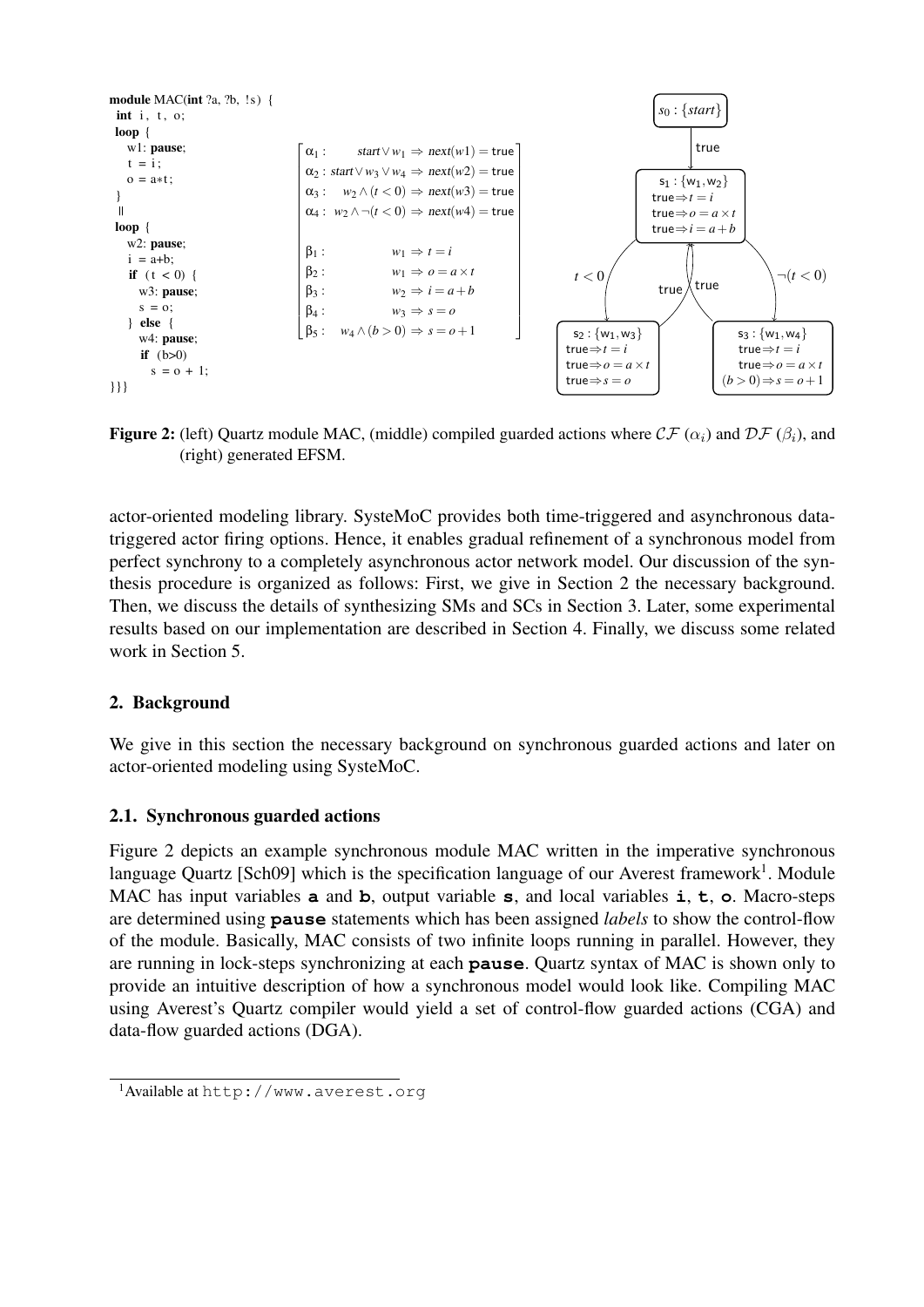A guarded action (GA) has the form  $\langle \gamma \Rightarrow \alpha \rangle$ , where guard  $\gamma$  is a boolean expression that needs to be satisfied in order for action  $\alpha$  to be executed. We are mostly concerned with assignment actions. An *immediate assignment*, denoted by  $\langle x = e \rangle$ , assigns x to the evaluated result of expression e in the current macro-step. A *delayed assignment* denoted by  $\langle \text{next}(x) = e \rangle$ , assigns x to the value of  $e$  in the current macro-step. However, the assignment is executed in the next macrostep. Note that most synchronous languages can be compiled to guarded actions which makes our characterization of SM behavior in terms of set of CGAs ( $\mathcal{CF}$ ) and set of DGAs ( $\mathcal{DF}$ ) a common intermediate format. CGAs differ from DGAs in that their actions are assignments to control-flow *labels* whereas actions of DGAs assign values to module variables only.

One can represent the behavior of synchronous system with a state machine that has only a single state with  $\mathcal{D}F$  attached to it. At each clock tick, all guards  $\gamma$  of DGAs in  $\mathcal{D}F$  are evaluated. Then, only the assignments  $\alpha$  that have their guards  $\gamma$  evaluated to **true** will be executed. However, we are interested in a more efficient representation, in terms of computation, of the system by only evaluating DGAs that belong to the current synchronous reaction. To this end, we generate an Extended Finite State Machine (EFSM) from the given  $\mathcal{CF}$  of the system. Then, each DGA is attached only to the state(s) where it could possibly be executed. An EFSM is formally defined in Definition [3.](#page-4-0) Figure [2](#page-3-1) depicts  $\mathcal{CF}, \mathcal{DF}$  and the generated EFSM of module MAC. The default starting state is  $s_0$  where only label *start* is set. Each state has been annotated with its control flow labels and its attached DGAs. Note that each state represents a synchronous reaction where all system variables should have a unique value. A *reaction to absence* should take place for variables that have not been assigned a value by DGAs of the current synchronous reaction. In that respect, variables in Quartz can be either of type *memorized* or type *event* depending on their required reaction to absence behavior. *Memorized* variables are assigned their same value in the previous reaction, whereas *event* variables take the default value for their data type e. g. false for booleans.

<span id="page-4-0"></span>Definition 3. *An Extended Finite State Machine (EFSM) is a tuple* (S, s0, T, D)*, where* S *is a set of states,*  $s0 \in S$  *is the initial state, and*  $T \subset (S \times G \times S)$  *is a finite set of transition relations where* G is the set of transition guards. D is a mapping  $S \to D$ , which assigns each state  $s \in S$  a *set of DGAs*  $D(s) \subseteq D$  *which are executed in state s.* 

### 2.2. Actor-oriented modeling in SysteMoC

SysteMoC is used to describe a network graph of communicating actors. Each actor has a set of input ports  $\mathcal I$  and a set output ports  $\mathcal O$ . Ports have a supported token type e.g. double. An actor's input port should be connected to the output port of another actor that supports the same token type. The connection is a FIFO that has a configurable size. Actor's internal states are defined by a set of local variables  $\mathcal{L}'$  that are readable and writable only inside the actor. The behavior of the actor is defined by a Firing-FSM (FFSM). Formally,

Definition 4. *An actor network graph is a directed bipartite graph* (A, C, P, E) *containing a set of* actors A, a set of channels C, a channel parameter function  $P: C \to N^\infty \times V^*$  which associates *with each channel*  $c \in C$  *its buffer size*  $n \in N^{\infty} = \{1, 2, 3, \dots \infty\}$ *, and possibly also a non-empty sequence*  $v \in V^*$  *of initial tokens, and finally a set of directed edges*  $E \subseteq (C \times A_\cdot \mathcal{I}) \cup (A_\cdot \mathcal{O} \times C)$ . *The edges are further constrained such that exactly one edge is incident to each actor port and the in-degree and out-degree of each channel in the graph is exactly one.*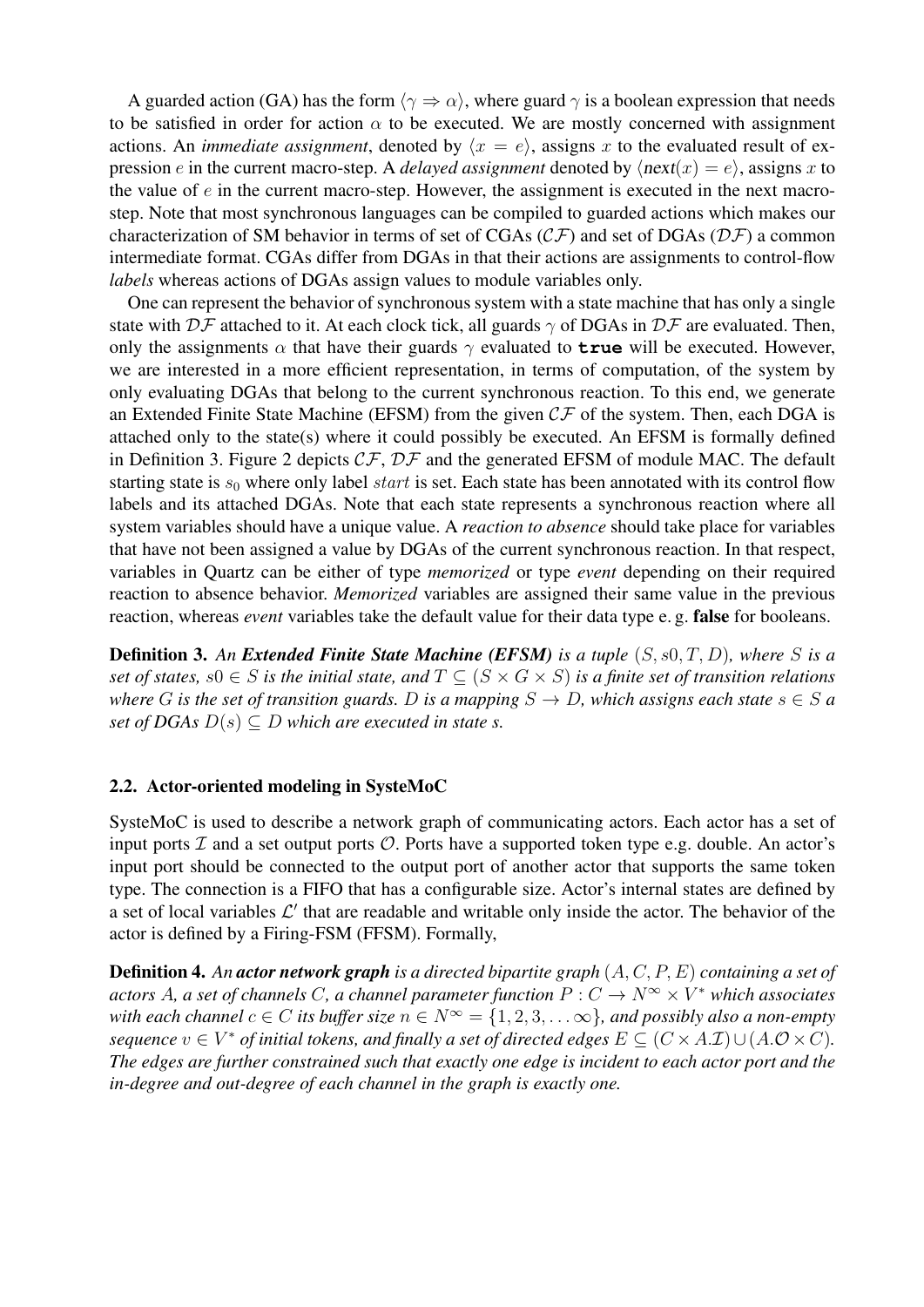<span id="page-5-1"></span>

Figure 3: MAC actor model, (left) a graphical model where each  $action_i$  executes DGAs corresponding to  $s_i$ , patience property is observed by guarding all firing transitions such that one token (bubble) generated for the actor where **guard1** and **guard2** are functions ( $t > 0$ ) and ( $t \le 0$ ) respectively. attached DGAs.  $\mathcal{L} = \mathcal{L} \times \mathcal{L}$  first of first are described by  $\mathcal{L} = \mathcal{L} \times \mathcal{L}$ should be available on all input (output) ports before firing, e.g.  $a(1)$ . (right) textual C++ code

**Definition 5** An actor is a tuple  $(D, C^{\prime})$  $\sum_{i=1}^{\infty}$  at the work is used  $\sum_{i=1}^{\infty}$ ,  $\sum_{i=1}^{\infty}$  $\mathcal{I} \cup \mathcal{O}$ ,  $\mathcal{L}'$  is the set of local variables which define the state of the actor,  $\mathcal{F}$  is a set of functions, and R is the firing FSM.  $\mathbf{t}$  sufficient number of tokens (bubbles) are available on  $\mathbf{t}$ **Definition 5.** An **actor** is a tuple  $(P, \mathcal{L}', \mathcal{F}, \mathcal{R})$  where  $P$  is a set of input and output ports  $P =$ 

Note that  $\mathcal{F} = \mathcal{F}_{\alpha} \cup \mathcal{F}_{\alpha}$  where  $\mathcal{F}_{\alpha}$  is a set of boolean functions used to guard state transitions, and  $\tau$  is set of firing estions executed upon firing  $\mathcal{F}_A$  is set of firing actions executed upon firing and able to change values of  $\mathcal{L}'$ . Note also that an EFSM is a restricted form of an FFSM where the relation between FSM states and  $\mathcal{F}_A$  is bijective. Therefore, we can describe the behavior of actors using EFSM. Transition guards of an EFSM are described by  $G \subseteq \mathcal{G}_{clk} \times \mathcal{G}_I \times \mathcal{G}_O \times \mathcal{F}_G$ , where  $\mathcal{G}_I(\mathcal{G}_O)$  are used to guard that sufficient number of tokens (bubbles) are available on input (output) ports to be consumed (produced), and  $\mathcal{G}_{clk}$  is a clock event condition used if clock synchronization is required. Figure [3](#page-5-1) depicts the actor model which associates with the contract of *code* for module MAC. Clo and the generated code for module MAC. Clocks in SysteMoC are defined per actor. Therefore, *quence via the measure the measure the collinear system to generate* per action interesting transitions can be synchronized by setting an equal clock period (main clock) for all actors in the network and setting all firing transitions to have guard  $\mathcal{G}_{clk}$ . It is simple to model actors that need *straint such that exactly one edge is incident to each actor* multi-cycles for their computation by setting their clock to an integer number of the main clock *f* period. It is even possible to configure delay time for individual firing transitions by using Virtua Processing Component (VPC) which is a supporting framework to SysteMoC. Note that  $\mathcal{F} = \mathcal{F}_G \cup \mathcal{F}_A$  where  $\mathcal{F}_G$  is a set of boolean functions used to guard state transitions, and Therefore, we can describe the behavior of actors using EFSM. Transition guards of an EFSM are transitions can be synchronized by setting an equal clock period (main clock) for all actors in the period. It is even possible to configure delay time for individual firing transitions by using Virtual

#### <span id="page-5-0"></span>*variables which define the state of the actor. F is a set of* 3. Synthesis details

We discuss in this section the synthesis details of an SM and an SC separately. tions used to guard firing transitions, and *F<sup>A</sup>* is set of firing from this work due to the lack of space. We refer the inter-

#### 3.1. Synthesis of a Synchronous Module of a FFSM where the relation between FSM states and *F<sup>A</sup>*

Given an SM defined by  $(P, \mathcal{L}, C\mathcal{F}, \mathcal{DF})$ , we need to generate its corresponding SysteMoC actor  $(\mathcal{P}, \mathcal{L}', \mathcal{F}, \mathcal{R})$ . To this end, we need to generate and synthesize the EFSM ( $\mathcal{R}$ ) based on the given  $(C\mathcal{F}, \mathcal{DF})$ . Additionally, we synthesize  $\mathcal{F} = \mathcal{F}_G \cup \mathcal{F}_A$  where each firing action in  $\mathcal{F}_A$  is generated from DGAs of a corresponding state in  $\mathcal{R}$ , while  $\mathcal{F}_G$  are generated from transition guards of  $\mathcal{R}$ .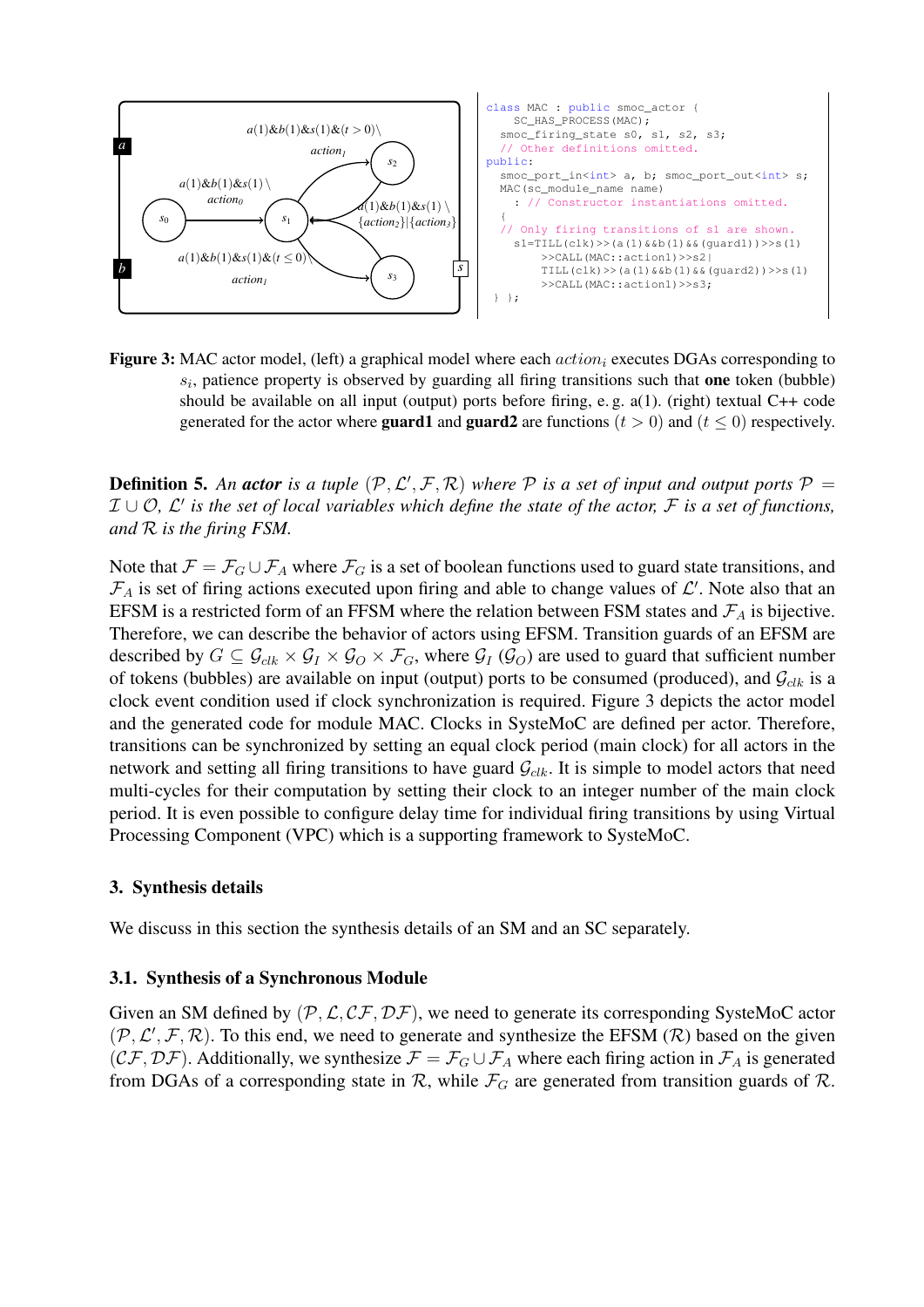Finally, actor variables have to be synthesized such that  $\mathcal{L}' = \mathcal{L} \cup \mathcal{L}_E$  where  $\mathcal{L}_E$  are extra variables required to handle the semantic mismatch between the two different MoCs e. g. output variables are writable only in actors whereas they are both readable and writable in synchronous guarded actions. Details of SM synthesis have been briefly discussed here. We refer to [\[Ben13\]](#page-9-3) for complete details including code generation templates.

Our EFSM generation algorithm proceeds by evaluating (to a boolean canonical form) all guards of  $CF$  based on the label variable environment of current state. Then, a subset  $CF'$  is defined such that its guards didn't evaluate to **false** in the previous step. Later,  $\mathcal{CF}'$  goes through *case discrimination* to identify the variable environment of each of the next state(s) to be visited. The algorithm starts with the label environment of the initial state, i. e. , only label *start* is assigned value true. Attaching DGAs to a state is done by evaluating all guards of  $DF$  based on the state's label environment and attaching the corresponding subset  $D\mathcal{F}'$  with guards that were not reduced to **false**. As for actor variable  $\mathcal{L}'$ , we provide in Table [1](#page-6-0) a summary of the generated variables. The rationale behind that will get clearer next in our discussion of firing action generation.

<span id="page-6-0"></span>

| Variable flow | Variable type | Generated variables                                                   |  |
|---------------|---------------|-----------------------------------------------------------------------|--|
| Input         | Memorized     | Port variable only.                                                   |  |
|               | Event         | Port variable only.                                                   |  |
| Output        | Memorized     | Port variable and local carry variable.                               |  |
|               | Event         | Port variable, a local carry variable, and a flag variable.           |  |
| Local         | Memorized     | A local direct variable, a local carry variable, and a flag variable. |  |
|               | Event         | A local direct variable, a local carry variable, and a flag variable. |  |

Table 1: Synthesizing variables of a synchronous module.

An actor firing action proceeds in two phases, namely, immediate and delayed. In the immediate phase, (1) the reaction to absence for all variables of type *event* are executed and flags of delayed assignments are checked to be executed. To this end, all local variables and output variables of type *event* should have a boolean flag that is set when a delayed value is available from previous reaction to be assigned. (2) immediate guarded actions are ordered and executed, (3) by this time, all variable values in the current reaction are known and output values can be propagated on ports. The delayed phase can now proceed where (1) DGAs writing to local variables are executed first. However they are rewritten such that writing is done to a *carry* variable and not to the actual *direct* variable. That is because the current value of local variables might be used by transition guard functions  $\mathcal{F}_G$  to determine the next transition. Finally, (2) DGAs writing to output variables are ordered and executed.

<span id="page-6-1"></span>**Definition 6.** *Guarded action dependencies*: let  $G = \langle \gamma \Rightarrow x = \tau \rangle$  be a guarded action where  $\gamma$ *is the boolean guard,* x *is the variable assigned a value, and*  $\tau$  *is an expression. Let*  $FV(\tau)$  *be the set of free variables in expression*  $τ$ *. We define the following:* 

| $rdVars(\gamma \Rightarrow x = \tau) = FV(\gamma) \cup FV(\tau)$ | $rdVars(\gamma \Rightarrow next(x) = \tau) = FV(\gamma) \cup FV(\tau)$ |
|------------------------------------------------------------------|------------------------------------------------------------------------|
| $wrVars(\gamma \Rightarrow x = \tau) = \{x\}$                    | $wrVars(\gamma \Rightarrow next(x) = \tau) = \{x\}$                    |

<span id="page-6-2"></span>Definition 7. *Guarded actions order: for guarded actions* G1 *and* G2*, we say that* G1 < G2 *iff*  $wrVars(G1) \subset rdVars(G2)$ .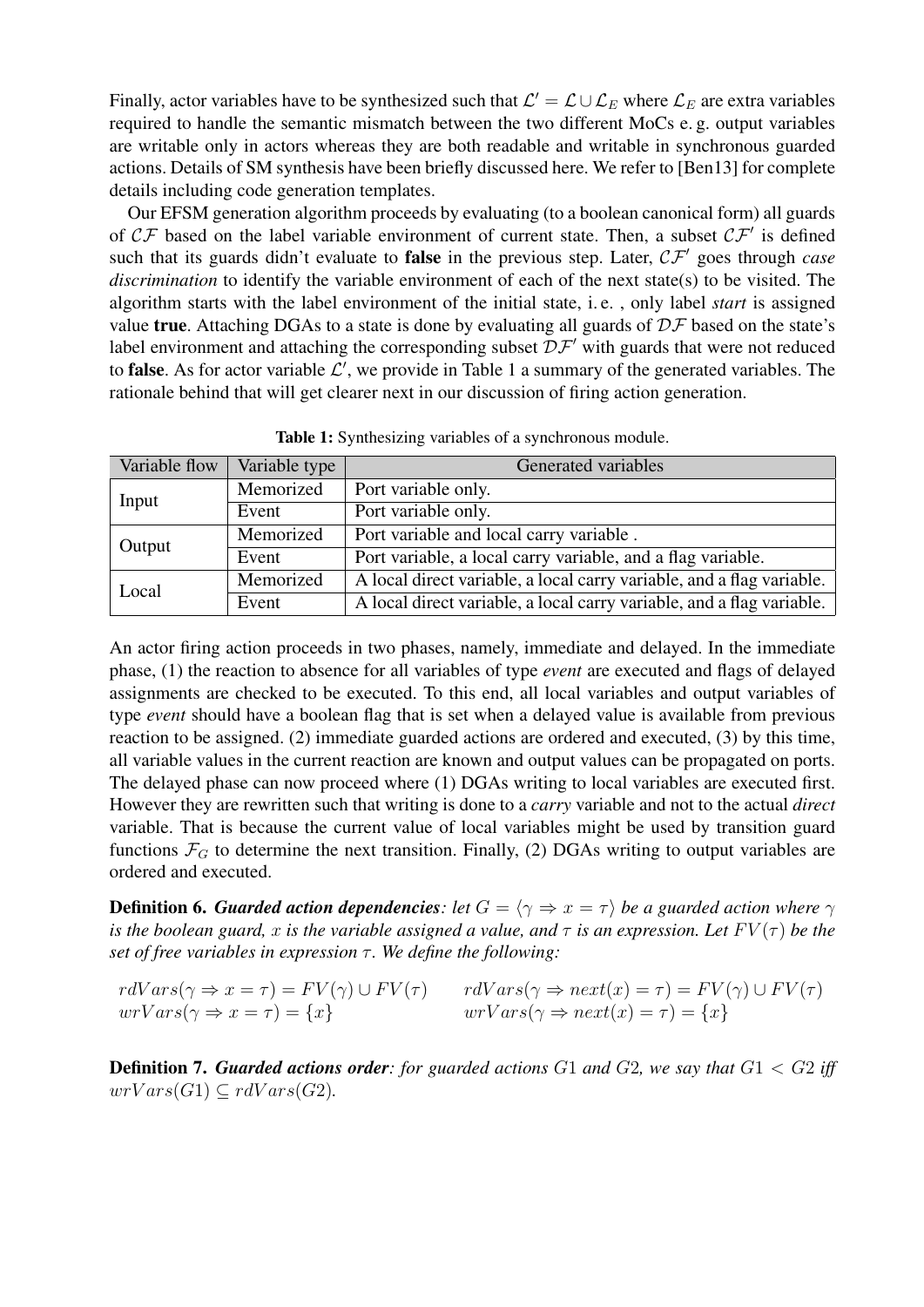<span id="page-7-0"></span>

Figure 4: Actor model of a Channel Buffer (CB). Channel buffers are chained with smoc\_fifo to build a  $C$  $S<sub>f</sub>$  netrol to the particle synchronous channel where each CB contributes to a delay of one clock cycle.

We provide a partial order relation on guarded actions in Definitions [6](#page-6-1) and [7.](#page-6-2) Ordering of guarded action in immediate and delayed phases requires finding a total (sequential) order for DGAs based  $\alpha$  the conclused social system is that seemed a traditional synchronously semantics. and  $G_1$  should appear after  $G_2$  in the delayed phase (WAR dependency). Consider for example DGAs of state  $s_1$  in Figure [2.](#page-3-1) DGA (RAW) ordering in the immediate phase should be  $\beta_3$ ,  $\beta_1$ , and  $\beta_2$ . However, no delayed assignments exist in  $s_1$ . Therefore, the delayed phase shall be empty in on the analyzed partial order. In that regard, a topological sorting is done such that for each two DGAs where  $G_1 < G_2$ :  $G_1$  should appear before  $G_2$  in the immediate phase (RAW dependency) its firing action.

#### 3.2. Synthesis of a Synchronous Channel FIFO can be formally defined by (*sP*,*dP*,*D*,*C*) where *D* = 0.

we can reuse generated SM code and simulate them with different SC configuration of  $D$  and  $C$ . is defined in the class **smoc\_fifo**. A **smoc\_fifo** can be considered as an SC that has zero  $\mathbf{L} \mathbf{L} = \mathbf{L} \mathbf{R} \mathbf{R}$ quire  $\alpha$  and  $\beta$  and  $\beta$ Channel Buffers (CB). Basically, a CB is a basic SysteMoC actor that has the sole purpose of delaying its input by one clock cycle. Therefore, to model an SC with delay of  $D$  clock cycles, we  $\frac{1}{\sqrt{2}}$ include to generate a cine We now consider the synthesis of an SC defined by tuple  $(sP, dP, \mathcal{D}, \mathcal{C})$ . Note that it is important  $\frac{1}{\sqrt{1-\frac{1}{\sqrt{1-\frac{1}{\sqrt{1-\frac{1}{\sqrt{1-\frac{1}{\sqrt{1-\frac{1}{\sqrt{1-\frac{1}{\sqrt{1-\frac{1}{\sqrt{1-\frac{1}{\sqrt{1-\frac{1}{\sqrt{1-\frac{1}{\sqrt{1-\frac{1}{\sqrt{1-\frac{1}{\sqrt{1-\frac{1}{\sqrt{1-\frac{1}{\sqrt{1-\frac{1}{\sqrt{1-\frac{1}{\sqrt{1-\frac{1}{\sqrt{1-\frac{1}{\sqrt{1-\frac{1}{\sqrt{1-\frac{1}{\sqrt{1-\frac{1}{\sqrt{1-\frac{1}{\sqrt{1-\frac{1}{\sqrt{1-\frac{1$ for us to make SMs completely independent of their communication over their SCs. In that way, Unfortunately, SysteMoC supports only one FIFO type for communication between actors which  $T_{\text{S}}$  is interesting the FIFOs connection of  $T_{\text{S}}$ delay i. e.  $D = 0$ . Therefore, we had to simulate the clock cycle delay on an SC by introducing  $\mathfrak{sof}$  number of  $\mathfrak{CD}$  connected by  $\mathfrak{su}_{2}$   $\mathfrak{so}_{n}$   $\mathfrak{so}_{n}$ need to generate a chain of  $D$  number of CBs connected by  $\mathsf{smoc\_fib}$ .

The actor model of a CB is depicted in Figure [4.](#page-7-0) Required storage capacity  $C$  of the SC can be distributed among **smoc\_fifo** in the chain. Our arrangement separates SC delay D from SC capacity C which are implemented by CB and  $\mathsf{smoc\_fib}$  respectively. Note that an CB is  $\alpha$  required which satisfy static power.  $\epsilon$ ssentiatly a single  $\epsilon$ would instantiate as many classes as needed depending on the declared SC token type  $\mathcal T$ . Note that it is also possible to implement different  $D$  and  $C$  of an SC using a single complex CB instead of  $p_{\text{even}}$  are the power of cimple  $C$  $\frac{1}{2}$  budget is determined the progression of progression the progression of progression  $\frac{1}{2}$ class for each different combination of D, C and T which may result in a larger executable. Note also that asynchronous communication can be modeled using a single CB that has its clock period set to arbitrary time period rather than to the main clock period as in synchronous channels.  $\frac{1}{2}$ ever, EB and  $\frac{1}{2}$ essentially a single C++ template class in the generated source code. Hence, the C++ compiler  $\frac{1}{2}$  at the  $\frac{1}{2}$ . The compiler will then need to  $\frac{1}{2}$ . our chain of simple CBs. However, the C++ compiler will then need to instantiate a different C++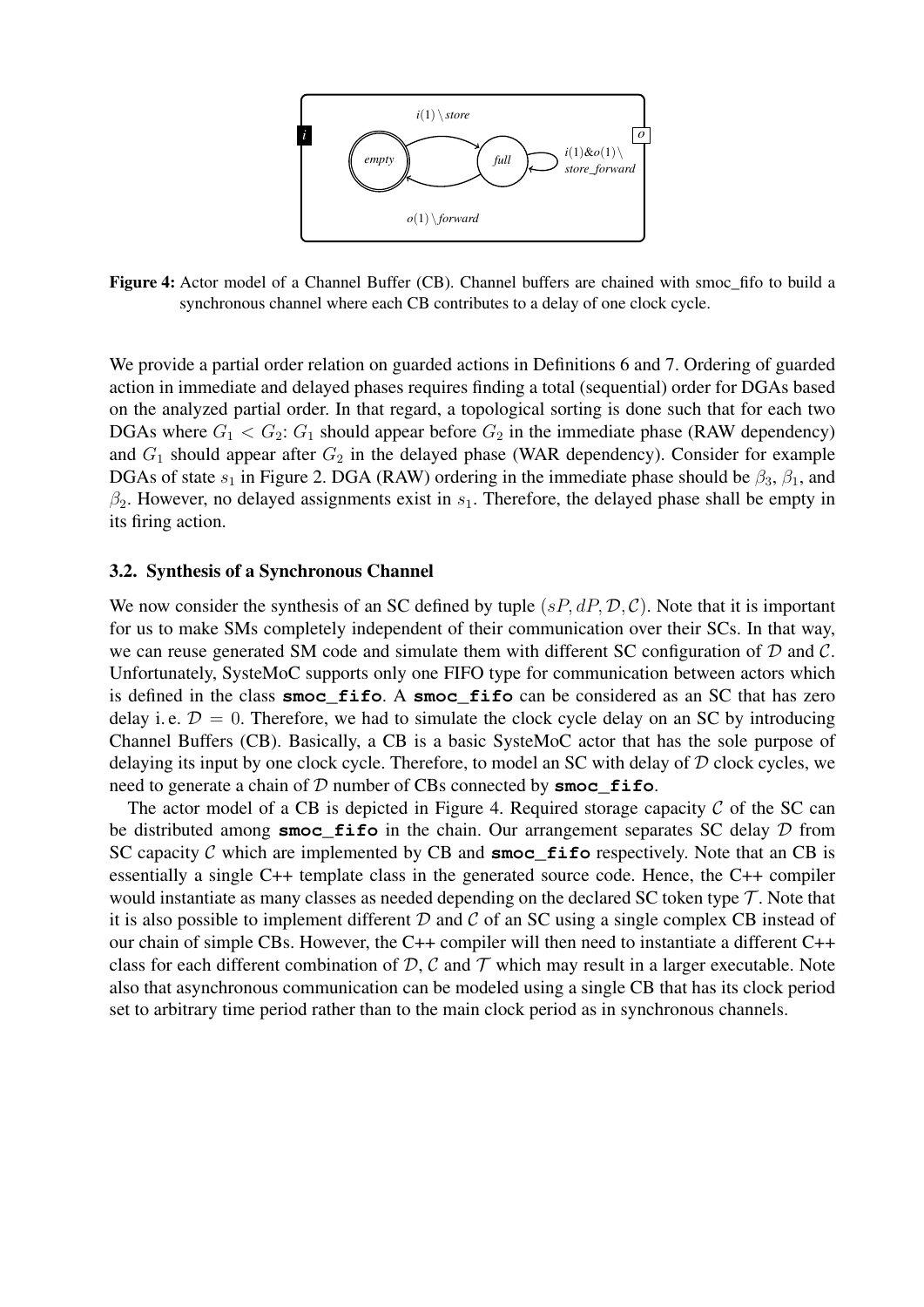### <span id="page-8-0"></span>4. Experimental results

We have developed a synthesis library that is capable of generating code for most features of Quartz including all of its data types. The library was developed in F#.NET and it has about 3900 Lines of Code (LoC). We took advantage of the data types already supported by SystemC, e. g. , bitvectors (**sc\_bv**) were elegantly mapped to their Quartz counterparts. Synthesis of aggregate data types (tuples) was also straightforward by mapping them to C++ structs. We also supported **assert** statement generation to make sure that the original specifications are not violated at runtime, e. g. , out-of-bound array accesses. We consider here a simple partitioning strategy where the synchronous system is partitioned to two modules, namely, one that provides input stimuli (driver) and another that reacts based on that input (main). Therefore, the resulting actor network consists of two actors representing two SMs. Example results of the experimentations conducted on different benchmarks is given in Table [2.](#page-8-2) We list the example alongside, the time required to generate code for it on a standard PC, the effective number of LoC, the number of canonicalized boolean expressions during EFSM generation, and the total number of states in the EFSM. Number of canonicalized boolean expressions is listed since its the most expensive operation in terms of required computation.

<span id="page-8-2"></span>

| Model           | Time    | L <sub>o</sub> C | <b>Boolexps</b> | <b>States</b> |
|-----------------|---------|------------------|-----------------|---------------|
| Heron Sqr Root  | $0.1$ s | 462              |                 |               |
| Cruise Control  | 1 s     | 1266             | 335             | 11            |
| SHA (Basic)     | 3s      | 5076             | 553             | 60            |
| SHA (Optimized) | 12 s    | 38012            | 7301            | 163           |

Table 2: Experimental results

The tested benchmarks were Heron (Newton) square root algorithm, a simple car cruise control model, and an implementation of the SHA2-256 hashing algorithm. Thanks to the robust support for bitvectors in SystemC, we have not had any problem in synthesizing the SHA2 model, although it utilizes some sophisticated bitvector operations. SHA2 model was implemented in two versions, a basic version that maps the standard directly and uses all 64 scheduling values  $W_t$ , and an optimized version that starts hashing a block as soon as a hash word has been received. It uses the last 16 scheduling values only which is typical for commercial cores. The optimized version has more states since it requires more control. The generated code is then compiled using  $g++$  and linked against SysteMoC, SystemC and some Boost libraries. Note that generated LoC depends on the number of states in the EFSM and the number of DGAs attached to each state. Comparing basic and optimized SHA2 implementations reveals that LoC figure grows rapidly due to increased number of DGAs per state. That issue should be handled by a smarter scheme for DGA code sharing between different firing actions. We leave that for a future work.

# <span id="page-8-1"></span>5. Related work

Brandt et al. [\[BGS10\]](#page-10-11) considered the synthesis of a non-partitioned synchronous system represented by guarded actions to SystemC directly. In contrast, we discussed the synthesis of distributed synchronous specifications to SysteMoC. Halbwachs et al. [\[HM06\]](#page-10-12) discussed a method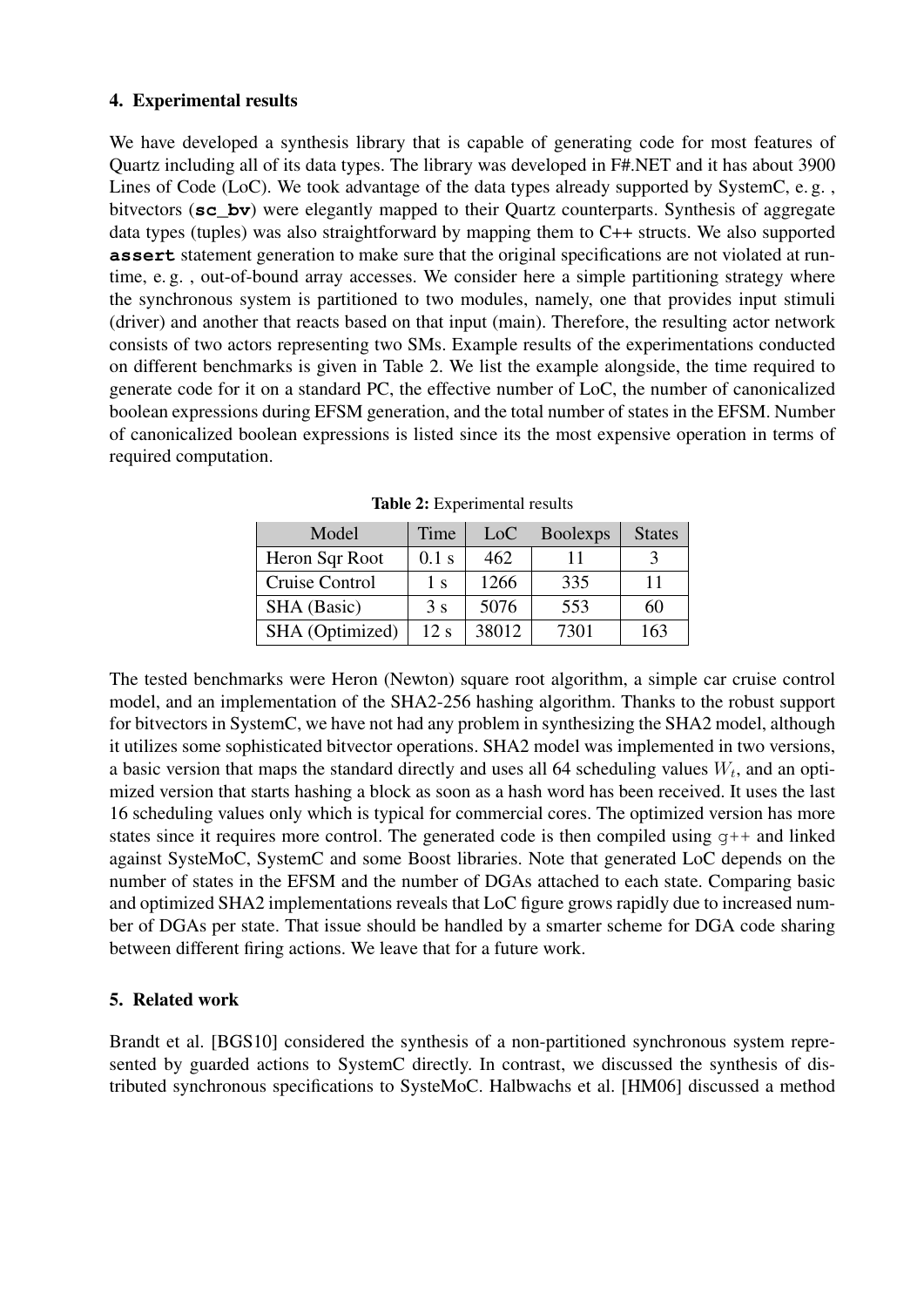for simulating asynchronous tasks in Lustre. Their implementation was based on SCADE, which is the commercial Lustre tool. This work is concerned instead with the refinement and simulation of synchronous models using open source libraries. Generally, there is not much work in the area of synchronous language synthesis for simulation purposes. We note that it is important to preserve the control states of SMs for better analyzability. Hence, system partitioning schemes that convert a synchronous model directly to a asynchronous one, e. g. Baudisch et al. [\[BBS10\]](#page-9-4), are not suitable for elastic network representation.

## 6. Conclusion

We discussed in this work a semantics-preserving synthesis procedure for elastic networks. That enables a large body of theoretical work on synchronous system distribution, e. g. endo/isochrony, to be exercised and improved. It also makes it possible to gradually refine a synchronous model from perfect synchrony to a completely asynchronous actor network model. Additionally, analysis developed for actor networks like [\[FZK](#page-10-13)+10] can be utilized in the refined synchronous model. We think that our synthesis procedure is a step towards combining both MoCs in a formal modelbased design flow that can potentially have better analyzability and expressiveness. For example, designers can benefit from the composability of synchronous models and combine it with the mapping and scheduling properties of data-flow actor models to generate safety-critical multiprocessor software.

### Acknowledgment

We would like to thank Joachim Falk of the HW/SW Co-Design group at Erlangen-Nuremberg University for providing us with SysteMoC 1.0 beta version. This version supports clock synchronization and it is still not publicly released to the time of this writing.

# References

<span id="page-9-4"></span><span id="page-9-3"></span><span id="page-9-2"></span><span id="page-9-1"></span><span id="page-9-0"></span>

| [BBS10]    | Baudisch, D., J. Brandt, and K. Schneider: <i>Multithreaded code from synchronous pro-</i><br>grams: Extracting independent threads for OpenMP. In Design, Automation and Test |
|------------|--------------------------------------------------------------------------------------------------------------------------------------------------------------------------------|
|            | in Europe (DATE), pages 949–952, Dresden, Germany, 2010. EDA Consortium.                                                                                                       |
| $[BCE+03]$ | Benveniste, A., P. Caspi, S. Edwards, N. Halbwachs, P. Le Guernic, and R. de Simone:                                                                                           |
|            | The synchronous languages twelve years later. Proceedings of the IEEE, 91(1):64–83,                                                                                            |
|            | 2003.                                                                                                                                                                          |
| [BCL00]    | Benveniste, A., B. Caillaud, and P. Le Guernic: <i>Compositionality in dataflow syn-</i>                                                                                       |
|            | chronous languages: Specification and distributed code generation. Information and                                                                                             |
|            | Computation, 163(1):125–171, 2000.                                                                                                                                             |
| [Ben13]    | Ben Khadra, M.A.: A model-based approach to sychronous elastic systems. Mas-                                                                                                   |
|            | ter's thesis, Department of Computer Science, University of Kaiserslautern, Germany,                                                                                           |
|            | March 2013. Master.                                                                                                                                                            |
| [Ber98]    | Berry, G.: The foundations of Esterel. In Plotkin, G., C. Stirling, and M. Tofte (editors):                                                                                    |
|            | Proof, Language and Interaction: Essays in Honour of Robin Milner, pages 425–454.                                                                                              |
|            | MIT Press, 1998.                                                                                                                                                               |